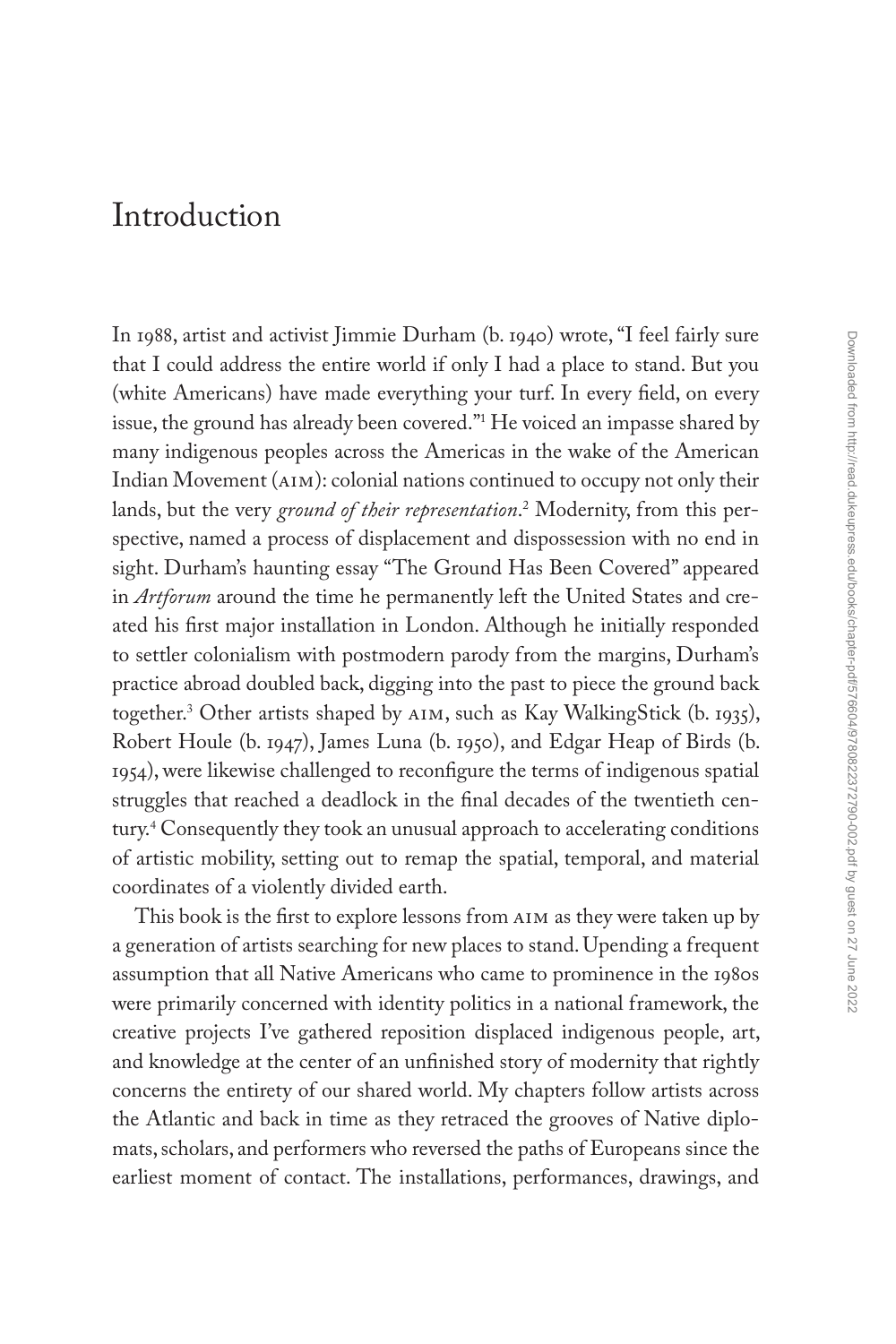paintings resulting from their journeys creatively occupy European cities as a means of reclaiming ground on both sides. Durham nailed and glued together scraps of stories concerning Algonquian "princess" Pocahontas, who met the king and queen of England in 1616, and Cherokee orator Attakulakula, who negotiated the Treaty of Whitehall in London in 1730 (chapter 1); Luna built a chapel and danced for four days in homage to the Luiseño scholar Pablo Tac, who wrote the first dictionary and history of his people at Mission San Luis Rey de Francia while studying for the priesthood in Rome in 1834 (chapter 2); Heap of Birds erected signposts recalling indigenous travelers with Buffalo Bill Cody's Wild West Shows in Venice in 1890 (chapter 2); WalkingStick drew and painted the entanglement of Aztec codices and Kokopelli with classical and Renaissance artworks in Italy (chapter 4); Houle manufactured a stage for Maungwudaus and other Ojibwa people who performed alongside George Catlin's Indian Gallery in Paris in 1846 (chapter 5). Though varied in their materials and means, each of these projects overturns a familiar narrative of colonization in which mobile agents from an "Old World" discover, divide, and dominate a "New World." Instead of an earth shaped by unilateral occupation, they envision former metropoles long filled with indigenous persons, objects, and meanings. The impasse outlined in "The Ground Has Been Covered" is at once delimited and transformed through their creative retelling of colonial histories from abroad.

These works bolster and broaden aim-era spatial struggles with historiographical provocations. Collectively they beg the question, how should historians respond when artists encroach on our familiar terrain and expose its limitations? We could subtly police the boundary between creative and scholarly work, praising artistic play while pursuing business as usual. Alternatively, we might welcome mutual influence, inspiration, and collaboration in a shared intellectual space, exploring possibilities for making and writing in tandem. Modeling the latter approach, I have not written a conventional book about contemporary art. Living artists and their artworks are not the sole objects of my study. Instead I have sought to write in dialogue with artists and through the "eyes" of artworks, letting their approaches guide my own detours through the past travels of persons and things. While most chapters unfurl around contemporary projects paired with salient themes, I devote equal room to an extradiegetic unpacking of the histories they invoke. That is to say, I explore adjacent or related objects and stories, complementing and extending the work of living artists in written form. A passage at the center of the book devoted to paintings of Hopi social and ceremonial dances by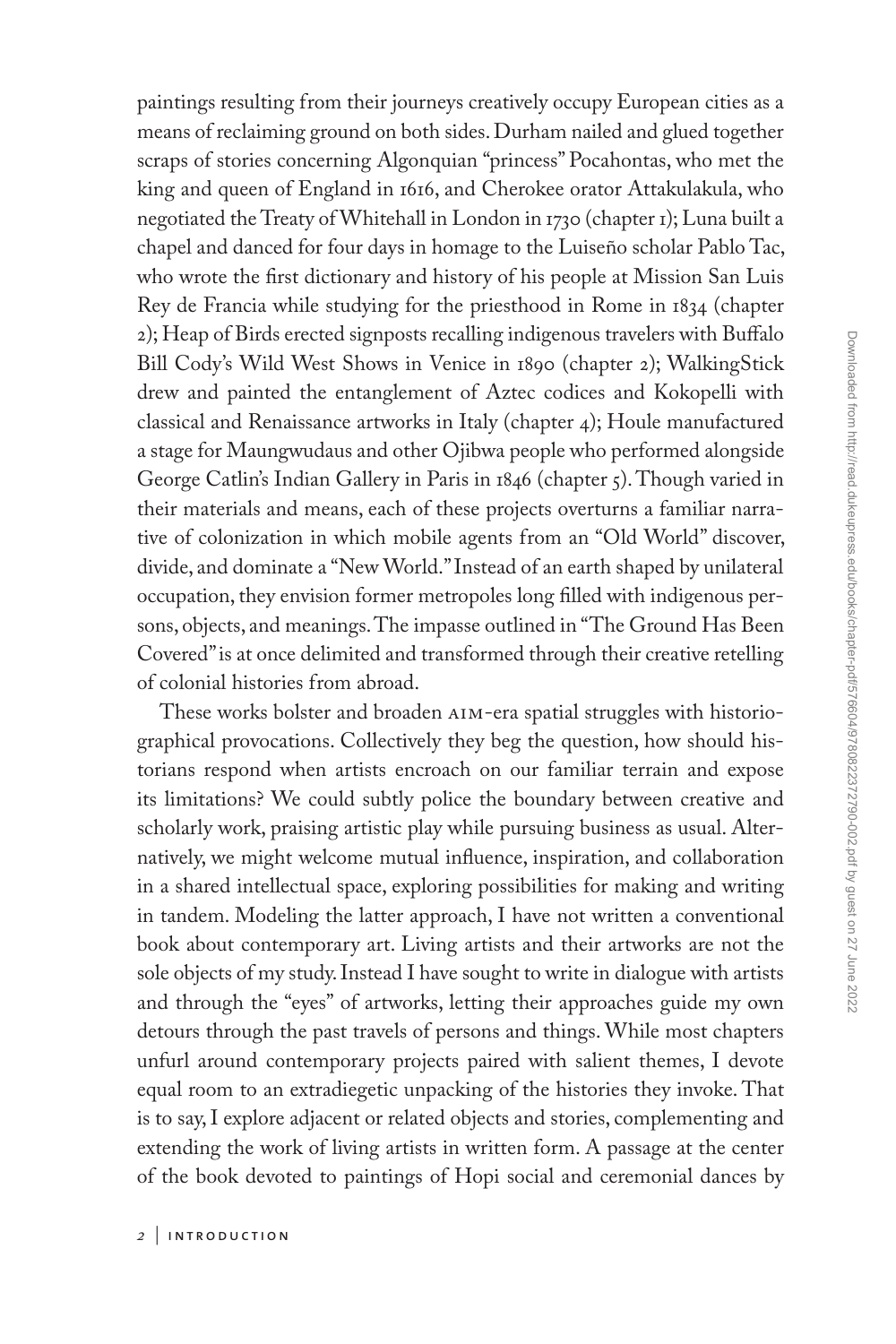artist Fred Kabotie (c. 1900–1986) that were displayed in the U.S. Pavilion of the Venice Biennale in 1932 exemplifies this approach (chapter 3). Through an embodied reading of the latent sound and movement of Kabotie's dancers, I demonstrate how the work of contemporary artists can prompt imaginative engagements with past materials that had equally complex lives abroad. History is our shared objective—a ground we work to uncover.

The historical scope of this book explains why I emphasize "modernisms" over "contemporary art" throughout. I aim to encompass and build on indigenous contributions to an ongoing modernity fully shared with Europeans in the wake of 1492. This book is allied with a framework of "global modernisms" or "multiple modernisms" that scholars have lately used to recover objects, histories, and methods that fall outside a Western cultural canon.<sup>[5](#page--1-0)</sup> Literary scholar Susan Stanford Friedman defined an especially ambitious version of this drive: "Examining the spatial politics of the conventional periodization of modernism fosters a move from singularities to pluralities of space and time, from exclusivist formulations of modernity and modernism to ones based in global linkages, and from nominal modes of definition to relational ones.["6](#page--1-0) The interdisciplinary move toward modernisms reflects broad awareness that a familiar narrative of modernity centered on the industrial United States and Europe hinders our grasp of the complex interdependencies and profound inequalities that characterize economic and cultural globalization today. The growth of the contemporary art market and proliferation of mega-exhibitions across Asia, Africa, and Latin America have likewise prompted scholars to reflect on the impoverishment of art history, a discipline struggling to branch from its nineteenth-century European roots.<sup>7</sup>

Visiting the Eighteenth Biennale of Sydney and dOCUMENTA (13) in 2012, I too confronted the limits of my American education as I faced demanding artworks from distant locales.[8](#page--1-0) Yet those same events contained a subtler lesson that motivates my particular approach to modernisms "in the wake of the global turn.["9](#page--1-0) Both exhibited an unprecedented number of works by indigenous artists living inside the borders of English-speaking, settler colonial nations such as the United States, Canada, and Australia. Many of the works demonstrated fluency in colonial cultural forms that shaped indigenous environments since the earliest moments of contact as well as ties to communities long excluded from representing their own histories to others. Some works referenced ancestral arts that were appropriated and romanticized by non-Native artists and critics but have yet to be acknowledged as agents fashioning a shared modernity. Finding themselves in a situation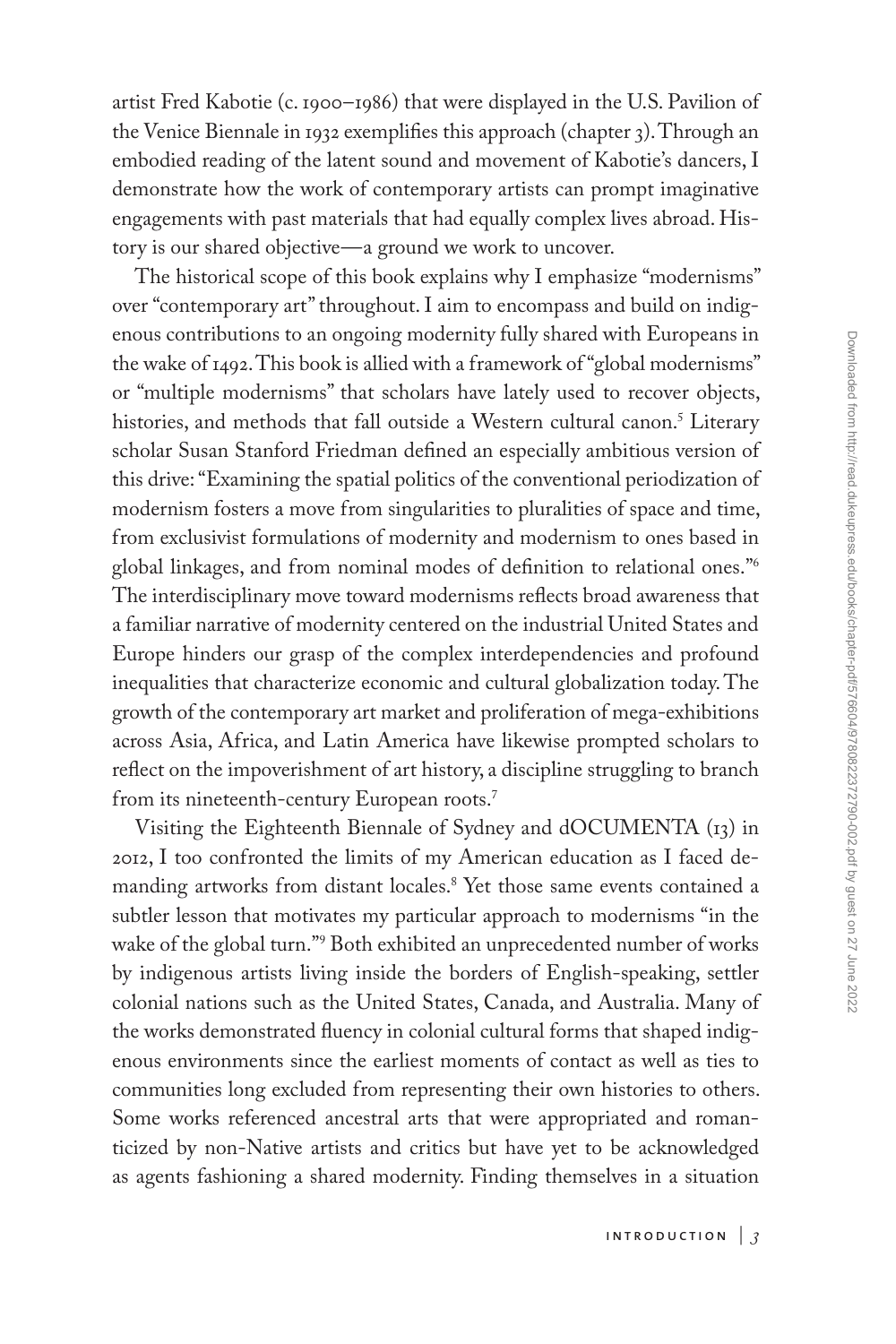of categorical ambivalence, indigenous artists dwelling inside settler colonial contexts are poorly served by modernisms conceived exclusively in terms of spatial expansion[.10](#page--1-0) The works in this book ask us to invest in modernisms' *s* as a methodological and historiographical, rather than merely geographical, challenge.

My use of "modernisms" furthermore moves away from a tendency among scholars to privilege what is new about the current phase of globalization at the expense of continuity with older forms of long-distance entanglement, in particular the European colonization of the Americas. Terry Smith, for one, wrote, "Contemporaneity consists precisely in the acceleration, ubiquity, and constancy of radical disjunctures of perception, of mismatching ways of seeing and valuing the same world, in the actual coincidence of asynchronous temporalities, in the jostling contingency of various cultural and social multiplicities, all thrown together in ways that highlight the fast-growing inequalities within and between them."<sup>11</sup> He argued that globalization after 1989 produced distinct relations of antinomy, which artists around the world are poised to negotiate and transform. In a highly critical account of the same period, T. J. Demos coined the phrase "crisis globalization" to describe an expanded operation of state power that "divides the uninterrupted transmission of goods and capital from the controlled movements of people." The artists, curators, and art tourists who enjoy itinerancy comprise an elite few on this earth, while a majority of displaced humans are "denied legal rights, social protections, and the freedom of movement.["12](#page--1-0) I extend the historical scope of these insights by intermixing contemporary artworks with older Native American objects and associated worldviews. WalkingStick's drawings, Durham's installations, and Kabotie's paintings reveal that "radical disjunctures of perception" accompanying "controlled movements" occurred in Rome in the sixteenth century, London in the eighteenth century, and Venice in the twentieth century, as constitutive features of the colonization of the Americas. From this perspective, "crisis globalization" has been incubating for a very long time. Following Walter Mignolo, I trace its material and epistemological roots to the worldshaping events of 1492.<sup>13</sup> Such an expansive view necessarily sacrifices some of the historical detail enabled by traditional periodization. In its place I gain flexibility alongside artists to explore unexpected continuities, echoes, and alliances across time, revitalizing long-standing creative strategies for navigating both painful and privileged forms of mobility to meet contemporary challenges. This book compiles and explores connections between past and present indigenous travelers who have shared and shaped an ongoing mo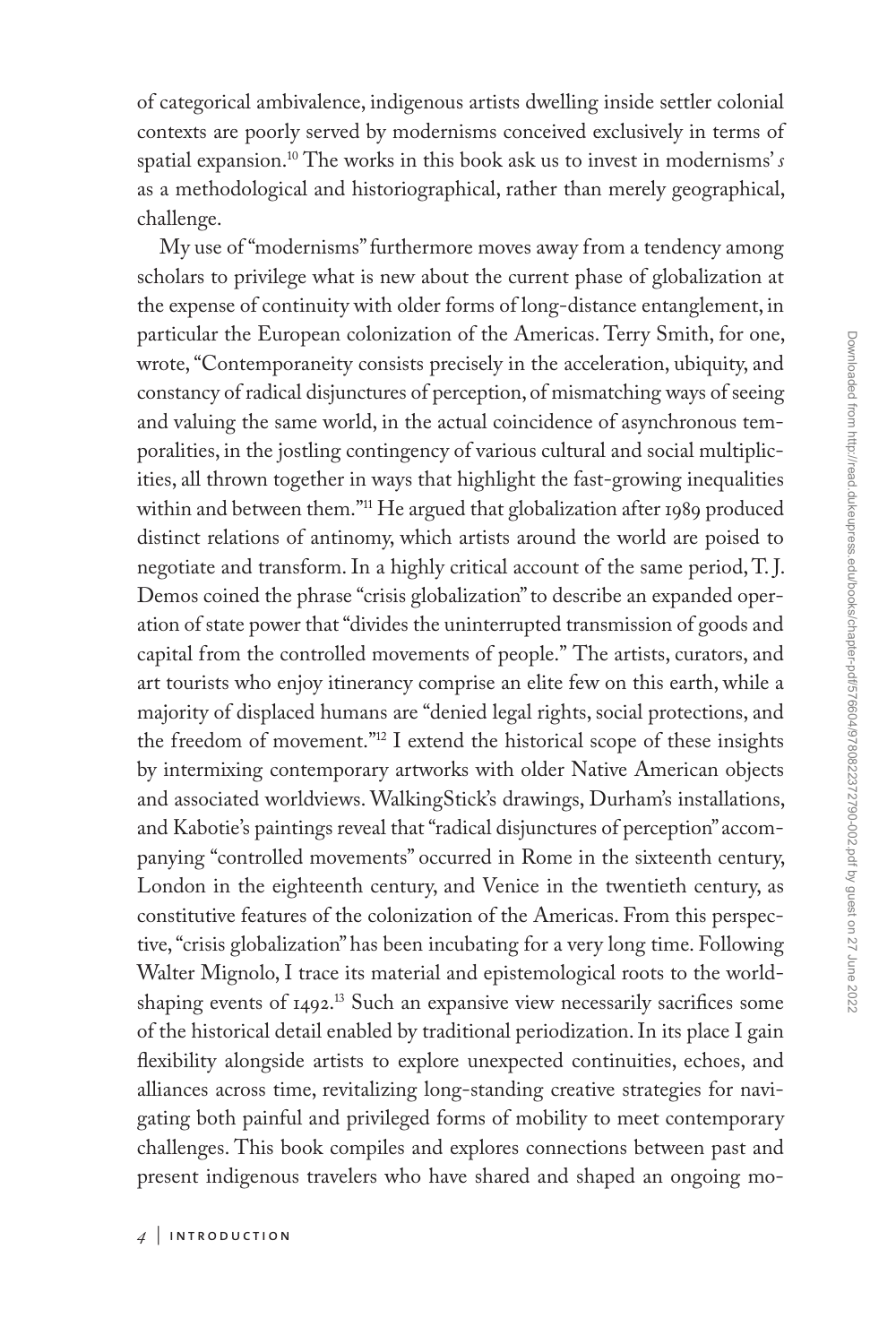dernity. Collectively, these modernisms map alternatives to the ideologies of expansion, progress, and objectification that implicate colonization and globalization alike. The works and words of this book build a picture of a world that is spatially, temporally, and materially interconnected, or what I call an undivided earth.

## *Space, Time, Material*

As I have already hinted, addressing covered ground entails reformulating the terms of spatial politics that fueled aim and shaped subsequent artistic practices. Native peoples have long participated in—and been outwardly defined by—struggles to maintain or recover relationships to particular places. In a much-quoted passage from his book *God Is Red* (1972), published at the height of aim activism, Standing Rock Sioux scholar Vine Deloria Jr. asserted, "American Indians hold their lands—places—as having the highest possible meaning, and all their statements are made with this reference point in mind."[14](#page--1-0) A conception of indigenous agency rooted in land stolen by colonizers fueled the indigenous nationalisms that culminated in activists' occupation of Alcatraz Island in San Francisco (1969), the Bureau of Indian Affairs in Washington, DC (1972), and Wounded Knee in South Dakota (1973).<sup>15</sup> Although the movement was riven by factionalism and failed to regain much of the territory lost through broken treaties, it radicalized a generation of artists and intellectuals who launched a sustained examination of colonial power relations informed by postmodern and postcolonial theory. Suspicious of succumbing to yet another romantic Indian cliché, many practitioners focused on negative critique, only to find themselves locked in a scenario of unending opposition to authority on the eve of the Columbus Quincentennial. At the same time, accelerating globalization compounded the physical and cultural displacement of indigenous peoples, while foreclosing AIM-generation artists' celebrated positions as subversive "outsiders." Select members of the AIM generation were drawn into a symptomatic explosion of art biennials and residencies around the world, populated by itinerant professionals whose "success is measured by the accumulation of frequent flier miles," to quote a well-known phrase by art historian Miwon Kwon.<sup>[16](#page--1-0)</sup> The implication is that successful artists must traverse the world in order to address it, a paradoxical scenario for Native practitioners who forged their careers protesting violent legacies of dislocation from the margins of modern nations. Does being on the move necessitate moving on?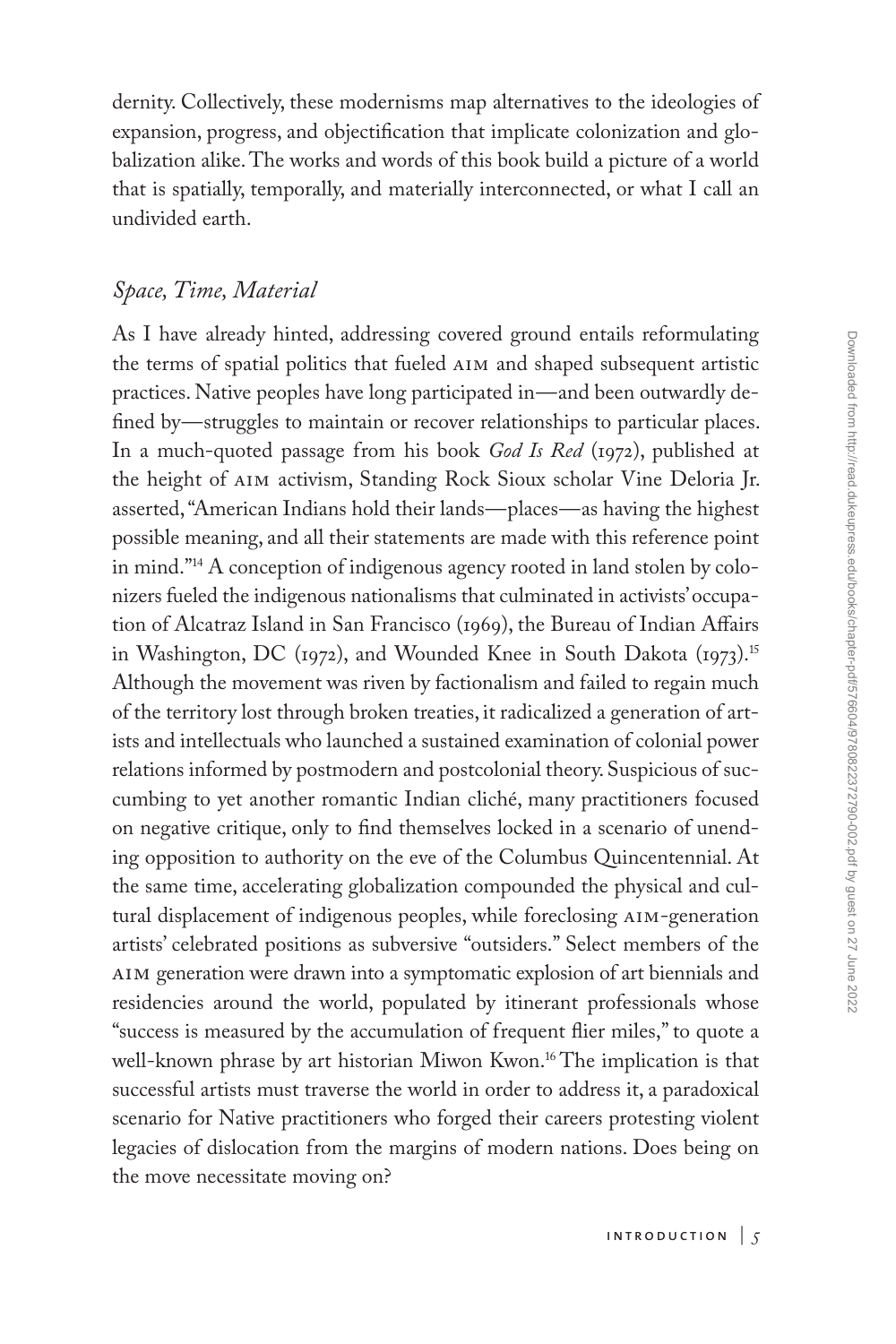The works in this book consistently answer no. As artists traveled abroad, they practiced a conceptual shift, away from contested territories and toward entangled histories. But indigenous spatial politics were not relinquished so much as revitalized through this process. The resulting creative projects restore neglected temporal and material dimensions to narrow conceptions of place that have shaped—and, we come to realize, overdetermined—Native representation under conditions of occupation. When severed from a larger complex of indigenous ideas and practices, places and the humans attached to them are rendered particularly susceptible to conquest. As Deloria and others have noted, colonial modernity is filled with images of dynamic, progressive time usurping inert, unchanging place. Mapped along these supposedly universal axes we find Europeans (mobile agents of history) and indigenous peoples (reactionary victims of history), the latter clinging to timeless places until the relentless tide of progress and expansion (colonization, globalization) breaks their grip. Deloria summarized the violent particularity of this understanding: "Western European identity involves the assumption that time proceeds in a linear fashion; further it assumes that at a particular point in the unraveling of this sequence, the peoples of Western Europe became the guardians of the world."[17](#page--1-0) Time appears to be the enemy of place.

Native studies scholars have critiqued the parameters of this cosmology, recognizing the degree to which it has corralled indigenous claims to land, identity, and political sovereignty in a divisive framework patterned after colonial nationalisms. As I explore in greater depth in chapter 1, AIM nationalists tended to define Native self-determination within available Western legalpolitical institutions, including the appropriation of a European notion of sovereignty to support nation-to-nation agreements.<sup>18</sup> In a feminist critique of such efforts, Shari M. Huhndorf described "an inherently limited, contradictory mode of anticolonial resistance" that "implicitly grant[s] authority and legitimacy to [patriarchal] colonial nation-states."[19](#page--1-0) Mohawk scholar Taiaiake Alfred elaborated, "It isn't enough just to regain political space; we need to fill it up with indigenous content if it is going to mean anything to our people."[20](#page--1-0) Beyond challenging the limitations of Native nationalisms, a number of scholars have heeded Alfred's call to articulate alternative formulations of agency and self-determination. Huhndorf, Jolene Rickard, Robert Warrior, Chad Allen, and others have harnessed the language of "indigenous transnationalism," "global indigeneity," and even "trans-indigenous" to counter the entrenched Eurocentrism of the modern nation-state construct with Native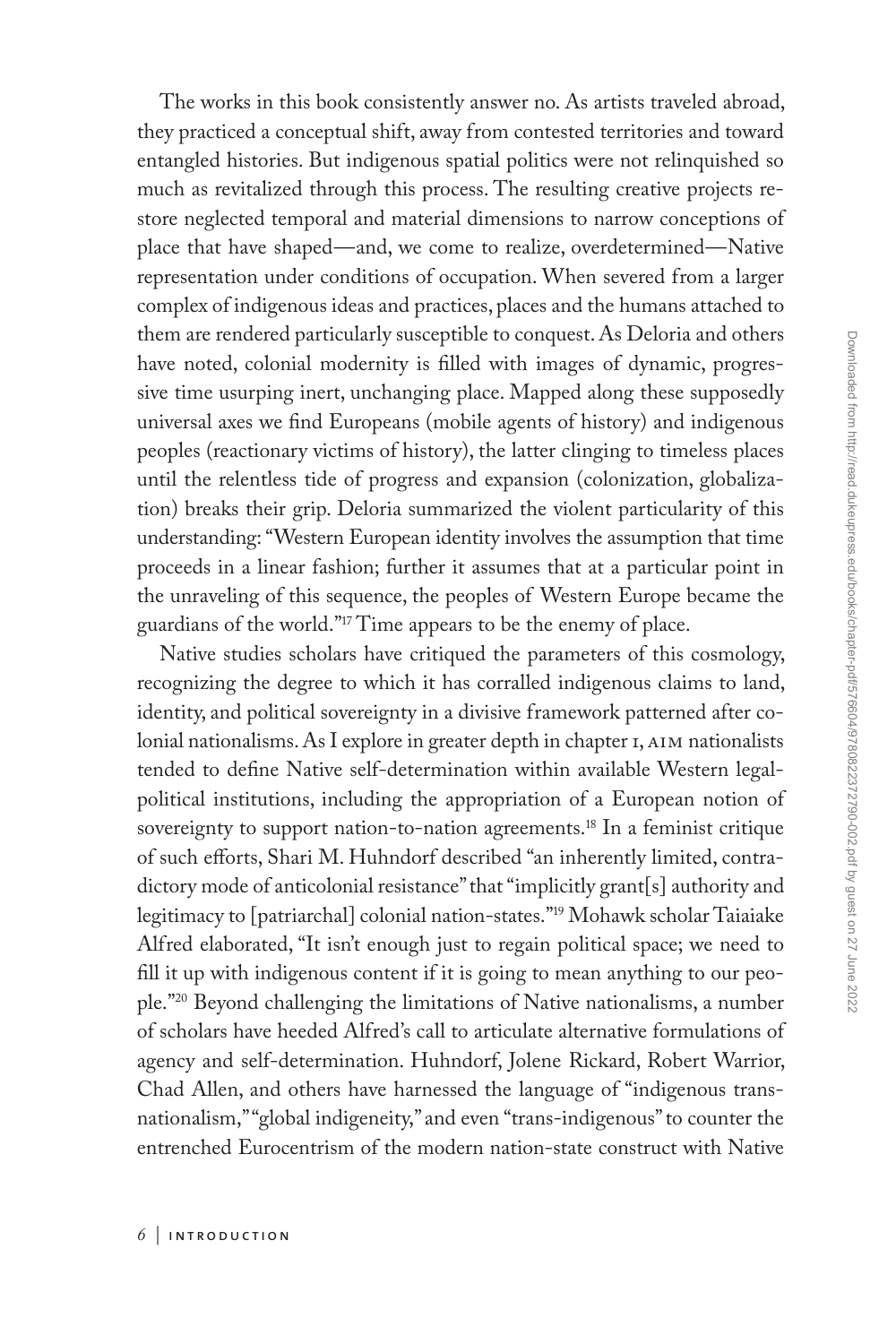frames of reference.<sup>21</sup> The strongest accounts invest these terms with antiessentialist relational values, focusing especially on contemporary literature and arts that transgress the borders of reservations inside the United States and Canada and forge alliances with others around the world. Heeding Alfred's provocation in the realm of contemporary art, Rickard called for an "expressive imaginary of visual [and intellectual] sovereignty" that looks past a U.S. legal interpretation to embody "our philosophical, political, and renewal strategies."[22](#page--1-0) She foregrounded "an understanding of power in Indigenous cultures" in which "the interconnectedness . . . of all life is sacred and key to human freedom and survival."<sup>23</sup> A similar conviction that Native agency is bolstered by alliances (between persons, things, times, and places) rather than divisions (between races, nations, cultures, and periods) is common to the artistic projects discussed in this book.

Still, recent efforts to alter the terms of indigenous engagement with national and global processes have tended to steer clear of the methodological minefield of history. Reflecting on the trauma of colonization, Chiricahua Apache scholar Nancy Marie Mithlo, curator of numerous contemporary Native art initiatives at the Venice Biennale, wrote, "Our history is dangerous.["24](#page--1-0) I find that it is equally perilous to reserve agency for the living. The capacity of "global indigeneity," "trans-indigenous," and other spatial concepts and practices to bolster "survivance" (Anishinaabe writer Gerald Vizenor's enigmatic term combining survival and resistance) remains limited so long as they are aimed exclusively at the present and future.<sup>25</sup> Divisive concepts of territory and identity may be challenged, but historical teleology is quietly affirmed. Native cultural producers appear as belated arrivals on a global stage, caught in the undertow of transnational capital flows eroding the power of nationstates, while the past remains colonized. In contrast, the artistic practices I examine in this book unearth, in Philip Deloria's terms, "the multiplicity of Native histories, each of which poses political and epistemological challenges to the Western tradition of history-telling itself."[26](#page--1-0) They integrate creative and culturally inflected conceptions of time, place, and material, producing coordinates that are coeval with, yet irreducible to, the colonial cosmology and attendant nationalisms I have outlined.<sup>27</sup> Transnationalism, implying the crossing of national borders, is inadequate to address this crucial temporal dimension, as more than half of the studies in this book point to times before nation-states divided the Americas. Through the restoration of a deep historical dimension, indigenous relationships to earth are rendered assertive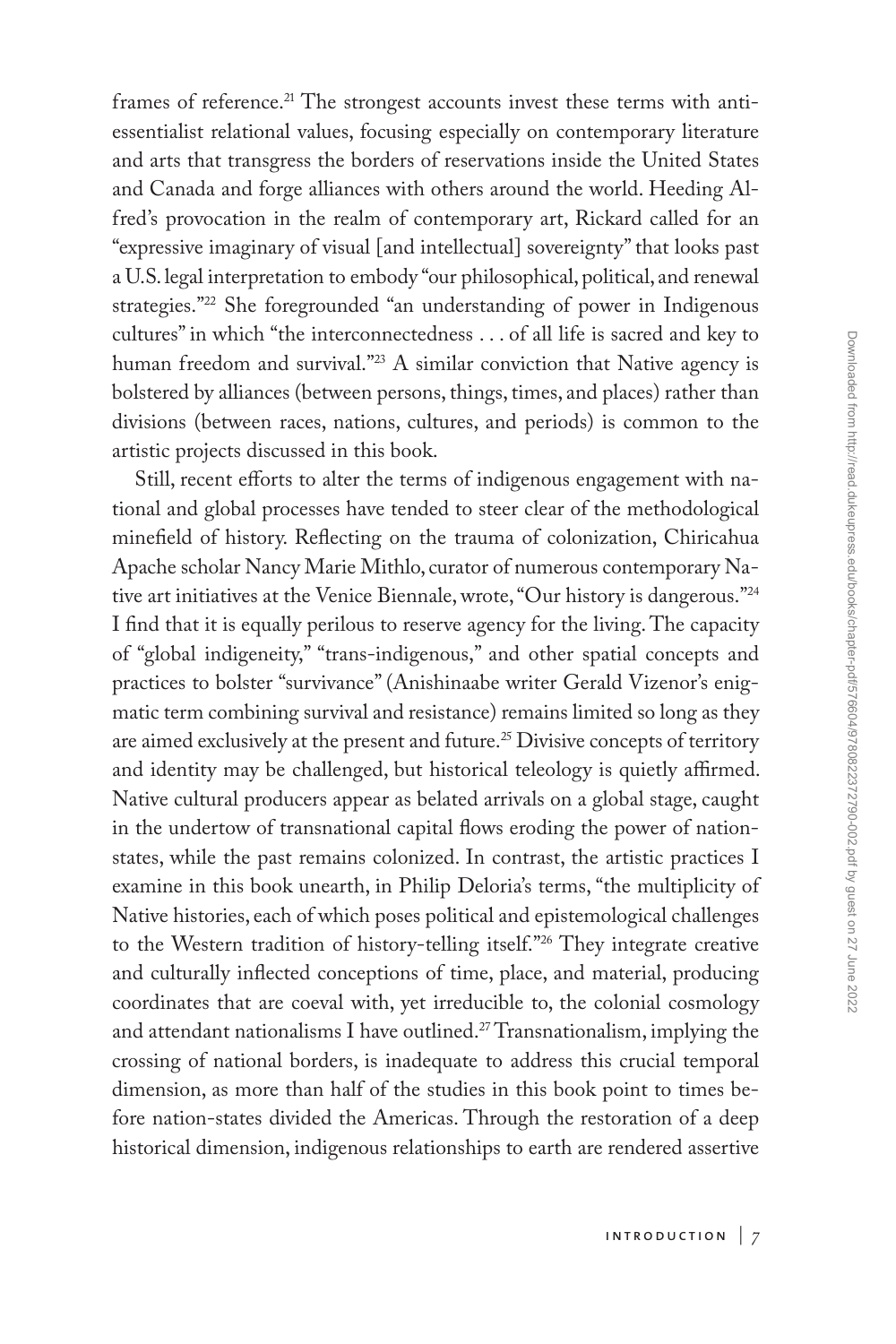(rather than defensive), dynamic (rather than static), and multiple (rather than exclusive). We begin to see how, in the words of Luna, "every place is a Native place"—from the La Jolla Reservation to the canals of Venice.<sup>28</sup>

To space and time I add a third, enabling term: material. As indigenous objects circulated through Europe and other far-flung locales in the wake of 1492, they significantly extended the reach of Native peoples who could not, or chose not to, travel in the flesh. It is most often through an engagement with lively materials that AIM-generation artists summon a relationship to otherwise distant peoples, places, and pasts. Insofar as they tamper with the taxonomic logic governing transatlantic collections, they appear to share what Hal Foster has termed "an archival impulse" with many creative contemporaries, defined by a feverish desire to connect things that were "frightfully disconnected in the first place" in tension with suspicion of longing for the totality that archival systems seem to promise[.29](#page--1-0) However, the projects in this book present conceptual challenges to assumptions about materiality shaping this trend. As I use the term, the archive has become "ubiquitous and . . . capacious encompassing the collection, the inventory, the library, the museum, and even the corpus of our scholarly projects."[30](#page--1-0) Artists and scholars alike have critiqued the archive as the "condition of reality for statements" about history, charged with delimiting and classifying the remains of the past, often in the service of an imperial state.<sup>31</sup> In the words of Diana Taylor, the archive "sustains power" because it "works across distance, over time and space . . . [and] succeeds in separating the source of 'knowledge' from the knower."<sup>32</sup> Tending toward objectivity and objectification, the archive appears to present a formidable challenge to the agency of any single human storyteller. Correspondingly, accounts of artistic intervention have tended to bifurcate along a hard line between live subjects and dead (and deadening) materials: on the one hand, a retreat to "flesh" through a repertoire of performance modalities; on the other, tampering with archival "bone" through strategies of deconstruction and/or the creation of "counter-archives.["33](#page--1-0)

For artists of the aim generation, this is deeply familiar terrain. "If there are any people on earth whose lives are more tangled up with museums than we are, God help them," wrote Comanche cultural critic Paul Chaat Smith.<sup>[34](#page--1-0)</sup> As I elaborate in chapter 1, Durham and Luna especially developed a strand of institutional critique in the 1980s, creating parodic installations and performances that registered their deep skepticism toward colonial collections that objectify and dispossess indigenous cultures. Their attitude has roots in aim, for example, the activists' 1969 proposal for a museum on Alcatraz Island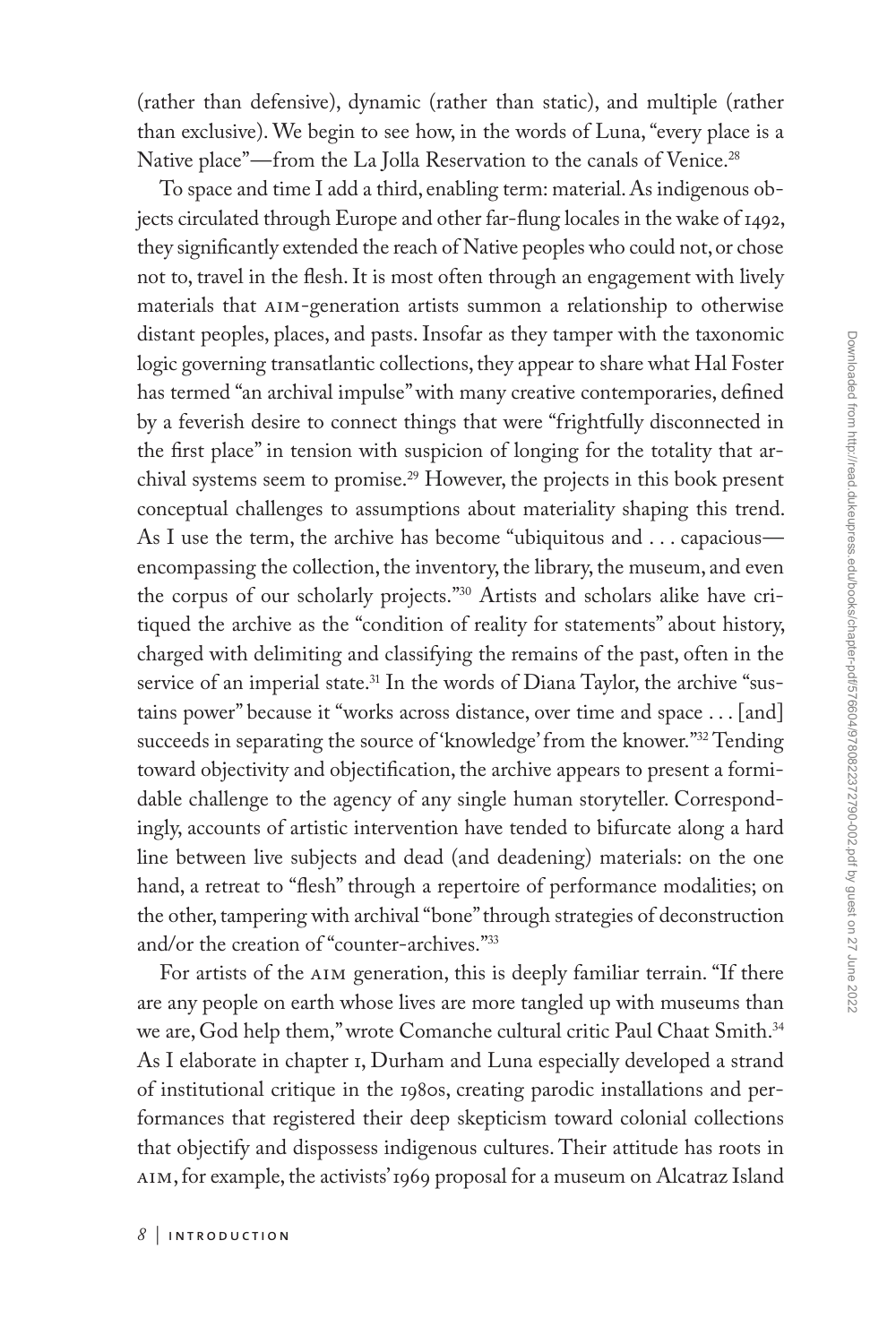that "will present some of the things the white man has given to the Indians in return for the land and life he took: disease, alcohol, poverty, and cultural decimation (as symbolized by old tin cans, barbed wire, rubber tires, plastic containers, etc.)."[35](#page--1-0) Just as activists relinquished pieces of their own histories when they ransacked Bureau of Indian Affairs headquarters in Washington, DC, in 1972, burning documents and destroying Native American objects, postmodern artistic critiques too quickly left the past for dead. Informed by faltering precedents, the projects I describe in this book refuse to accept a foundational divide between the "hard stuff" of history and a fleshly, mutable present. Instead they activate the sociability of select materials, often with recourse to indigenous epistemologies, whether enduring or creatively recovered. When Luna integrated Tac's writing into the tactile surfaces of blankets and baskets, Durham hammered together British colonial documents and refuse from the London streets to construct an eloquent Cherokee orator, or Houle translated a sketch of Ojibwa performers by Eugène Delacroix into a stage set for tableaux vivants, they treated European collections as resonant sites of encounter between the agencies of past and present subjects and objects. In other words, their projects make the transcultural and transmutable dimensions of the archive palpable to visitors, encouraging a mutually enlivening relationship to unfold. What is produced is neither another hardened structure nor a privileging of the live subject, so much as an invitation to engage with the latent performative dimensions of histories not yet stilled.<sup>[36](#page--1-0)</sup>

By drawing on indigenous precepts regarding the agency and sociability of things, AIM-generation artists finally circumvent the deconstructive impulses that dominated cultural theory and practice in the late twentieth century. As I explore in greater detail in chapter 1, the varied discourses of postmodernism and postcolonialism engendered useful critiques of racism and colonialism, but too often celebrated marginality and valorized contemporary subjects at the expense of historical agents. Furthermore, an anthropocentric focus on people and texts overlooked relationships between humans and other-than-human persons central to many indigenous philosophies.<sup>37</sup> At key points in this book, I consider the conflicted relationship between aim-generation practices and the recently popular, interdisciplinary trend of "new materialisms," in which scholars theorize the vibrancy of matter denied through modern, rationalist divisions of culture and nature, human and nonhuman.<sup>38</sup> When Houle invited visitors to "offer their hands" to paintings of Ojibwa performers who died of  $s$ mallpox (chapter  $\varsigma$ ) or when Durham mobilized the latent capacities of stones as sculptors (epilogue), they participated in the continuity or regeneration of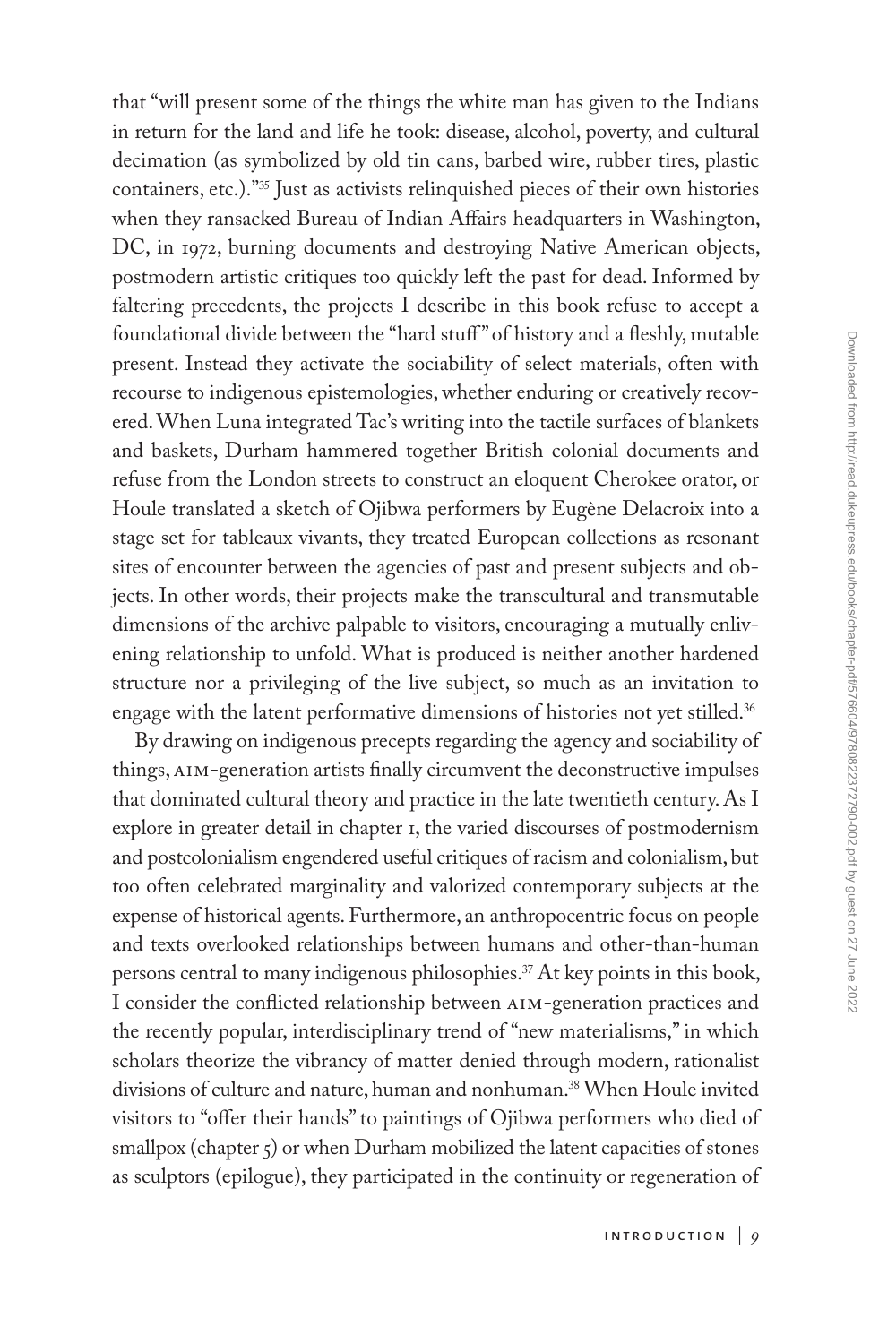very old materialisms, building a picture of European "centers" long filled with indigenous meanings.

## *Europe*

While "Europe" looms large in this project, I hope that the power of the term will dissipate across the pages of this book. I use it to signal both more and less than a geographical boundary and a political territory. In writing about indigenous modernisms, I am wary of a tendency in some postcolonial literature to construct a singular, monolithic Europe as a foil.<sup>39</sup> Countering stereotypes with stereotypes locks Native peoples into a binary, oppositional relationship to Europeans, inadvertently reifying the authority of colonizers over the terms of indigenous representation. A more useful variant is Gilane Tawadros's description of "Europe as an unsettled and fluctuating political, economic, and cultural entity whose past, present, and future can no longer be seen as settled and secure, nestling in the comfort of invented traditions and imagined communities."[40](#page--1-0) This is a Europe constituted through colonization, in which Native Americans persist as an unstable "central margin" instead of a mythical outside.[41](#page--1-0) It follows that Europe has long been vulnerable to indigenous tampering.

In order to devote as much space as possible to the integral indigenous agents of this relationship, I borrow from existing scholarship on European perceptions of Native Americans, especially Vanita Seth's attention to the differences between Renaissance, Classical, and nineteenth-century modes of representing "Indians.["42](#page--1-0) I likewise build on a small literature devoted to indigenous travelers in Europe, especially Norman K. Denzin's experimental *Indians on Displa*y, Christian Feest's essay collection *Indians and Europe*, Kate Flint's *The Transatlantic Indian*, and Jace Weaver's *The Red Atlantic*. [43](#page--1-0) I am indebted to the background and analyses they offer regarding Native Americans who crossed the Atlantic as early as 1009 AD, augmenting the case studies of this book. Allied scholarship notwithstanding, traveling Indians can easily appear as aberrations within a conventional narrative of transatlantic modernity, incommensurate with images of traditional, emplaced, communal Natives usurped by colonizers. Attakulakula was an unusually gifted orator, Maungwudaus an enterprising rebel, Tac an adept linguist, WalkingStick the only Cherokee hired by Cornell University to teach art in Rome, Durham the first artist of Native heritage to garner accolades on the art biennial circuit, and so on. Taken individually, the seemingly exceptional cases of this book may well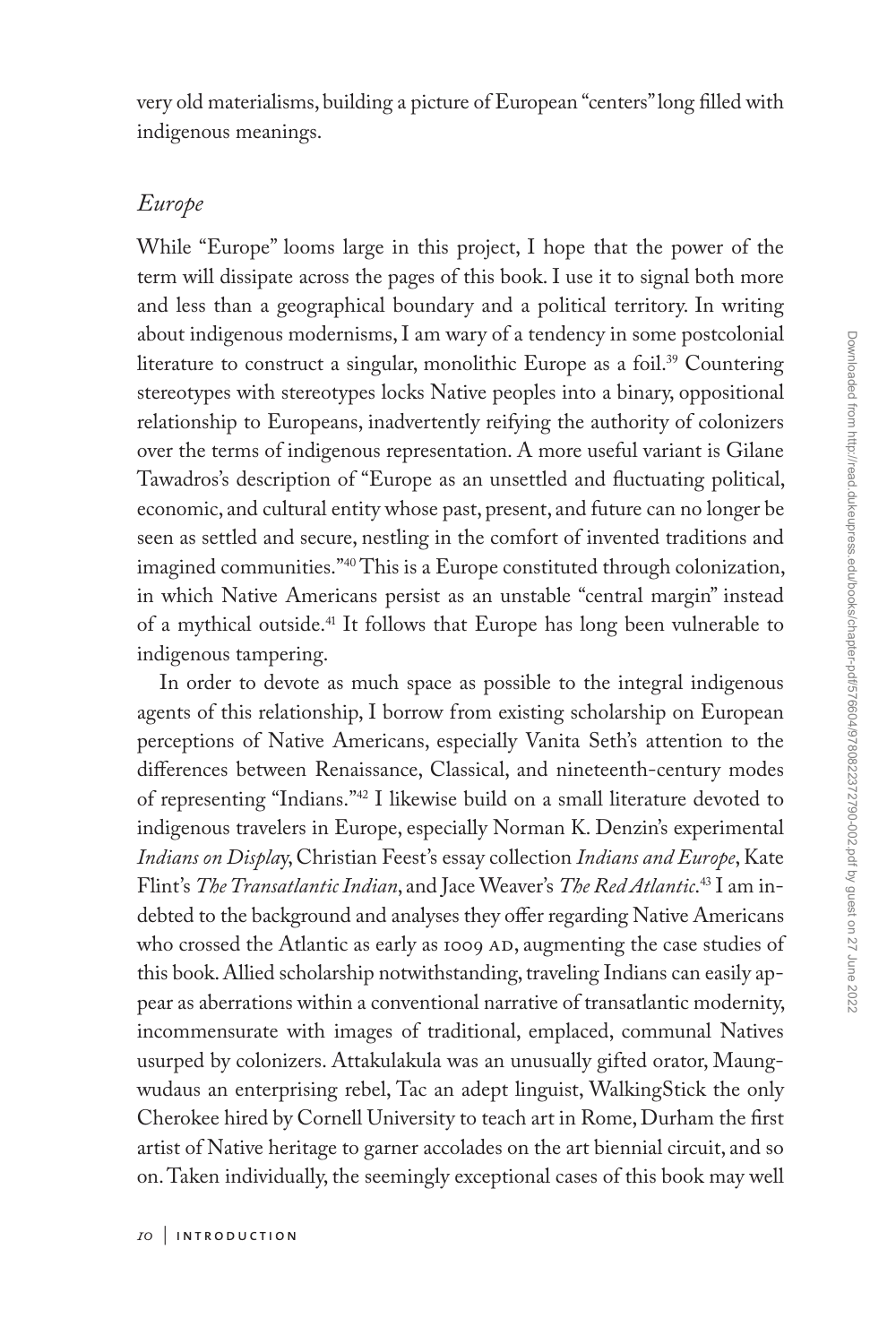leave colonial divisions between static indigenes and mobile Europeans intact. Yet, as Philip Deloria noted in his study of turn-of-the-twentieth-century "Indians in Unexpected Places," expectations are rooted in biases as often as facts: "There were and are significant numbers of Indian anomalies, enough that we must rethink familiar categories. . . . Taken together, it seems to me, the cumulative experiences of such anomalous Indians point . . . toward a reimagining of the contours of modernity itself."<sup>44</sup> What better site to rethink the shape of modernity than through "significant numbers of Indian anomalies" in London, Paris, Venice, and Rome—cities that fostered the colonization of the Americas and the recording of its history?

Once we conceive of a Europe that includes indigenous interdependencies, contemporary artists who travel to former metropoles cannot be considered exiles from the United States and Canada, as some commentators have claimed.<sup>[45](#page--1-0)</sup> Rather, their activities abroad knit relatively young nations, naturalized units of a contemporary geopolitical order, back inside a larger complex of European ideas and practices. Durham succinctly illustrated this gesture when he declared, "Americans are the best Europeans" and "The US is not here, within these specific lands. . . . It has brought Europe to the 'New World,' where it sits a few inches off the savage, dangerous ground.["46](#page--1-0) As Native travelers reverse the path of colonizers across the Atlantic, they enact the coeval and contested nature of the ground on either side. By invoking a long view of such activity, the effects of aim-generation artists' projects are doubled: they at once "provincialize Europe," delimiting the cultural and historical specificity of colonial regimes of knowledge, and make room for hitherto marginalized accounts—the modernisms I unpack throughout this book—to flourish in our present understanding.<sup>47</sup> Both critical and affirmative measures are implied by Durham's formulation "Europe is an Indian project."[48](#page--1-0)

## *The Chapters*

Despite growing scholarly interest in contemporary Native American art, no study to date has traced the profound impact of aim on subsequent aesthetic practices. Chapter 1, "'The Word for World and the Word for History Are the Same': Jimmie Durham, the American Indian Movement, and Spatial Thinking," begins this work by integrating Durham's tenure as the director of the International Indian Treaty Council during aim in the 1970s with his formative practice in New York City during the 1980s. I lay the ground for remaining chapters by examining the philosophical dimensions of the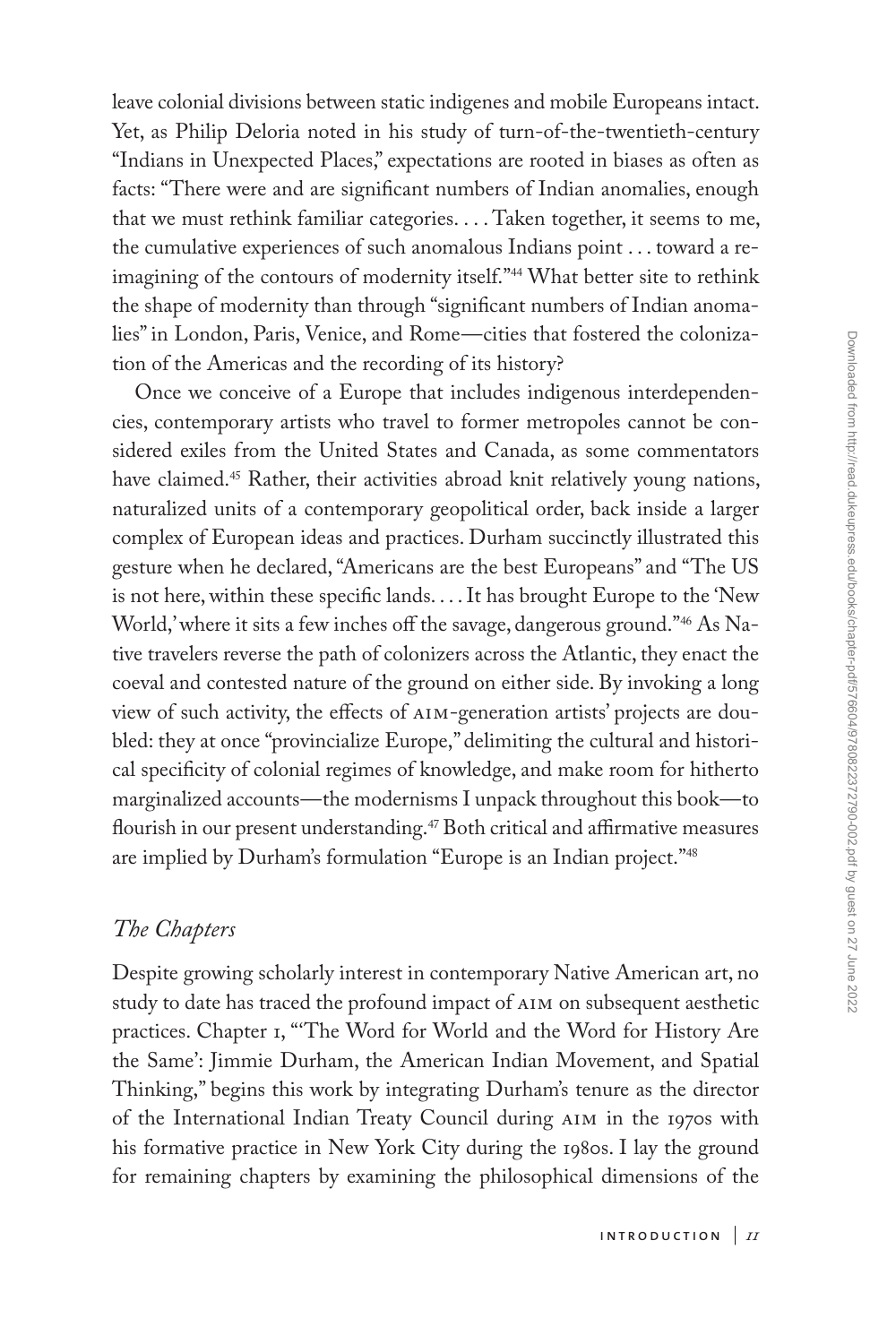spatial politics that motivated a generation of activists and artists. Along the way, I dispel any assumption that key figures from the AIM generation have pursued a linear trajectory from identity politics inside the United States to a postidentity condition abroad. Instead, Durham and select peers set out to transform struggles over the definition and ownership of space through artistic practice. From the beginning their efforts to recenter a vast story of modernity on displaced indigenous subjects and knowledge exceeded the "frameworks of identity" that persist in framing our view of much 1980s art today.<sup>49</sup> Commentators soon associated Durham's early assemblages of painted animal bones and automobile parts with the trickster, a mischievous hero appropriated from indigenous cultures to serve the ends of postmodern critique. While promising to rehabilitate painful conditions of marginality, the trickster of late twentiethcentury art criticism dangerously resembled the exilic subject of European modernism who transformed loss into "a potent, even enriching motif."[50](#page--1-0) She succumbed to a romantic cliché while consigning Native peoples to displacement without end. In the essay quoted at the outset of this book, Durham voiced an impasse for indigenous subjects that extended from lost lands to the very terms of their representation. I conclude the chapter with a discussion of his little-known installation in London in 1988, *Mataoka Ale Attakulakula Anel Guledisgo Hnihi (Pocahontas and the Little Carpenter in London)*, which answers the limitations of the postmodern trickster with an expansive definition of history as world anchored in Cherokee language and carpentry.<sup>51</sup>

*Mataoka Ale Attakulakula Anel Guledisgo Hnihi* inaugurates the historiographical turn to which I devote the remainder of the book. Chapter 2, "'Now That We Are Christians We Dance for Ceremony': James Luna, Performing Props, and Sacred Space," opens with a suite of three installations and a performance, collectively titled *Emendatio*, exhibited at the Venice Biennale in 2005. In it Luna reconstituted the archive of Pablo Tac ( $1822-41$ ), a Quechnajuisom (Luiseño) scholar who wrote the first dictionary and history of his people under missionary rule in New Spain, while studying for the priesthood in Rome. At first glance, Tac's mastery of writing abroad suggests his assimilation into a European episteme and corresponding loss of embodied Native knowledge. But when Luna embedded Tac's words among the material culture of a multisensory chapel and danced for four days in a nearby courtyard in Venice, he made palpable the ways in which colonial conversions filled European languages, objects, and spaces with indigenous meanings. Departing from prevailing accounts of an archival impulse in contemporary art, my analysis emphasizes the fluidity of exchanges between human bodies and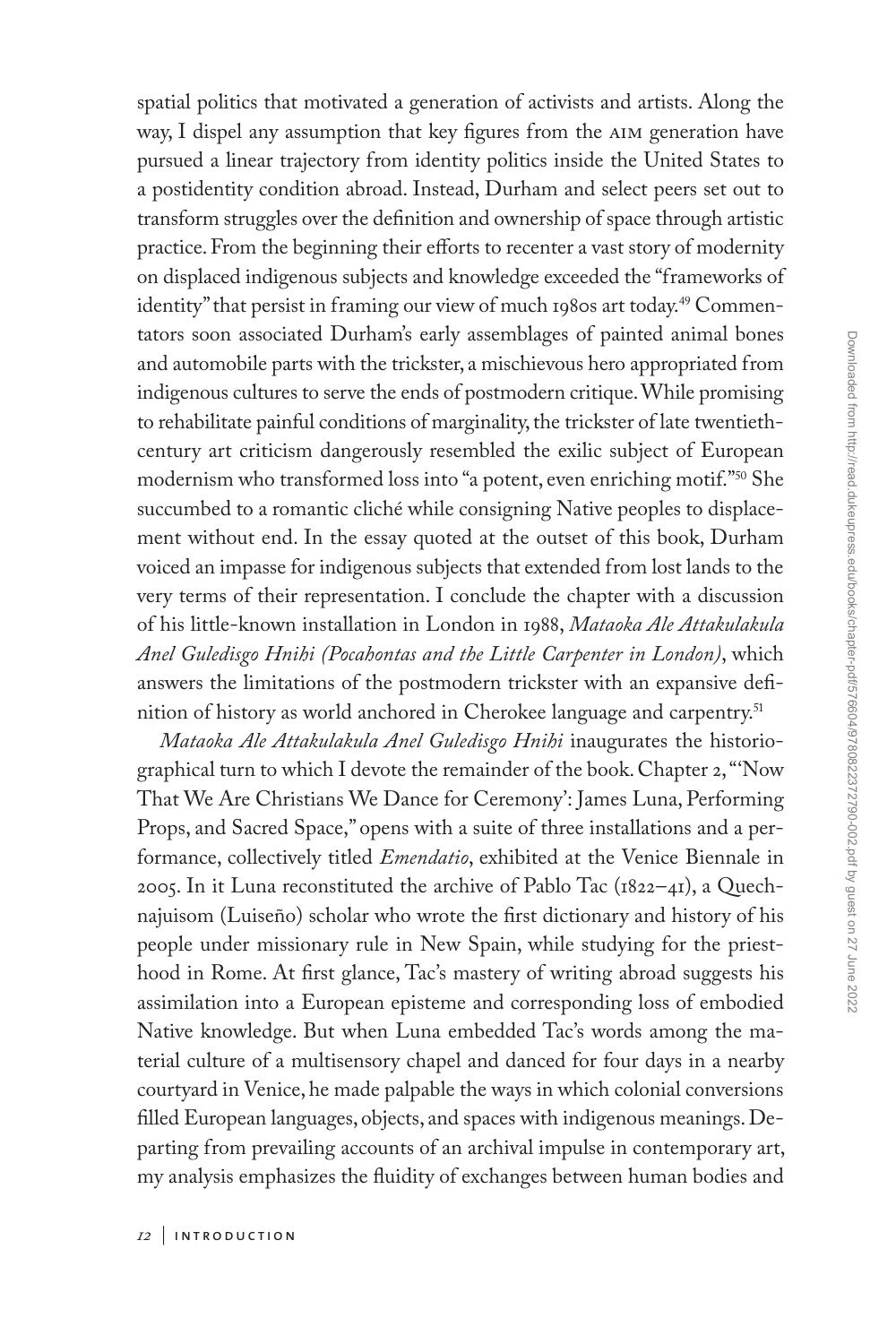sensuous materials—what I call "performing props"—that equally populate Luna's performances and installations. *Emendatio* reintegrates a colonial binary of "archive and repertoire" and related Christian dogma separating "spirit and letter" into an expansive framework of undivided earth that preoccupies me for the remaining chapters.[52](#page--1-0)

Luna's work culminated a decade of curatorial efforts in the United States and Canada to enhance the visibility of Native artists at the Venice Biennale, the oldest and some say most prestigious art exhibition in the world. *Emendatio*'s emphasis on neglected sacred and sensorial dimensions of modernity transcends the competitive nationalisms linking the mega-exhibition to nineteenth-century colonial world fairs. In chapter 3, "'They Sent Me Way Out in the Foreign Country and Told Me to Forget It': Fred Kabotie, Dance Memories, and the 1932 U.S. Pavilion of the Venice Biennale," I overturn a truism that Native American artists have never exhibited in the nation's proud neoclassical galleries.<sup>53</sup> Archival photographs and letters reveal that the pavilion held indigenous pottery, silverwork, textiles, and gouache paintings, just two years after it was built. But when U.S. organizers determined that the display failed to communicate a nationalist agenda, it was excised from the history of transatlantic modernism. I reclaim this covered ground by looking closely at the exhibited work of Kabotie. Among Pueblo peers, he painted social and ceremonial dances from memory as government-imposed education and widespread bans on ritual practices aimed to transform Native bodies into productive labor for the U.S. economy in the first decades of the twentieth century. Kabotie's early works, as well as the words he repeated about them later in his life, reveal a persistent concern with maintaining Hopi sensibilities amid displacement, thereby allying them with the contemporary artworks discussed throughout this book. I argue that his diagrammatic approach, inspired by recollections of indigenous dance and exposure to European musical notation, enabled the painting to withstand gaps in time as well as space. Recontextualized among the aim generation's recent work abroad, Kabotie's dancers join *Emendatio* in facilitating embodied connections beyond a framework of colonial nationalism.

Biennials are only the latest staging ground for a modern conception of difference that has long framed encounters between indigenous and European art heritages. The dividing line within art history relates to the development of the discipline alongside racial biology and anthropological definitions of kinship in the nineteenth century. In chapter 4, "'Dance Is the One Activity That I Know of When Virtual Strangers Can Embrace': Kay Walking-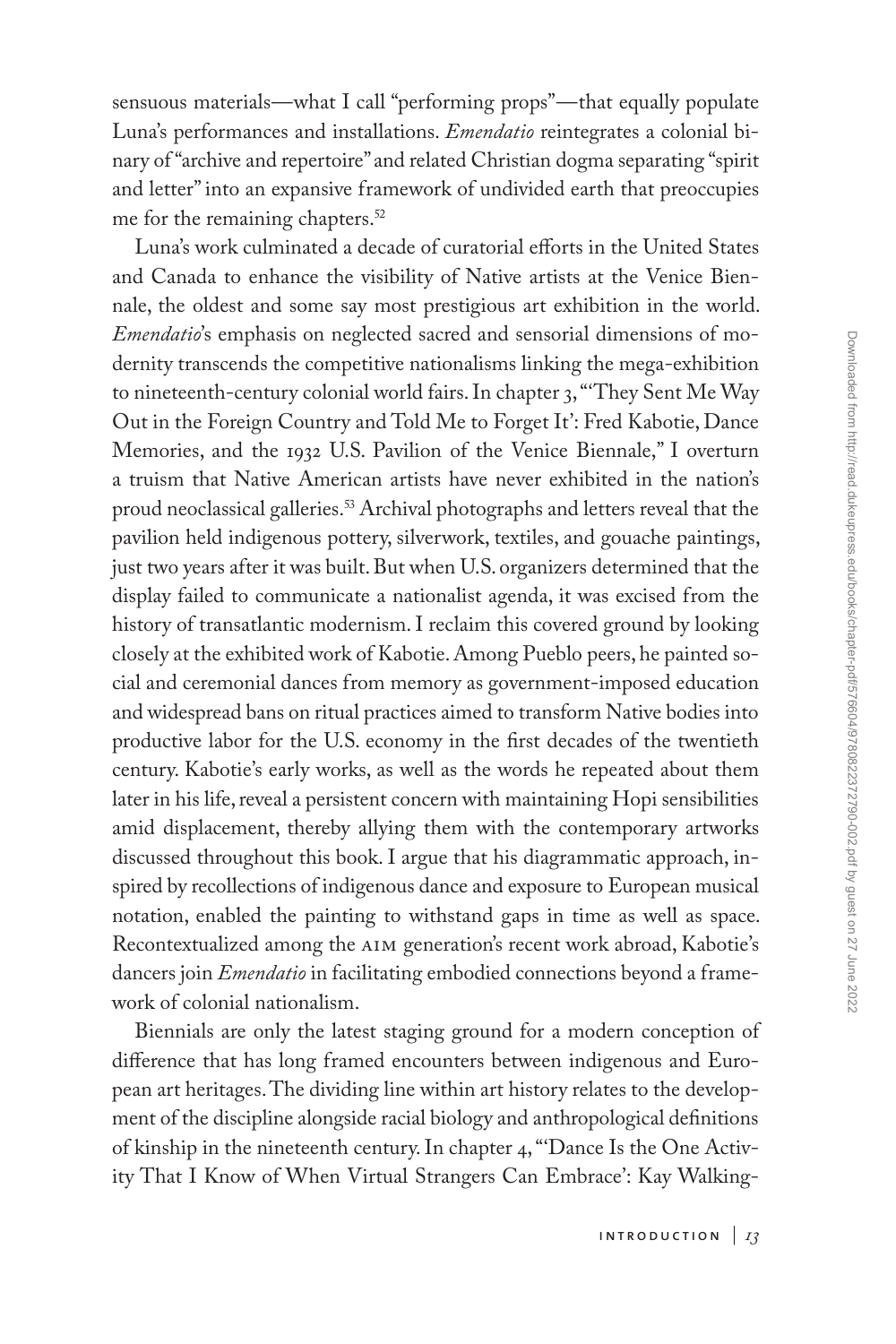Stick, Creative Kinship, and Art History's Tangled Legs," I argue that WalkingStick's artistic practice refuses a logic of difference that lingered in late twentieth-century debates about modernist primitivism, the Indian Arts and Crafts Act of 1990, and the Columbus Quincentennial, by forging affective bonds with white artistic predecessors. Her encounters with worldly Renaissance collections prompt me to consider similitude as an alternative relational model. For roughly the first century of conquest, Europeans enveloped Native Americans, plants, and animals into a global family of resemblances, rather than positing their essential differences. Indigenous artists likewise bent likeness to the ends of survival.<sup>54</sup> In copious sketchbooks made during repeated trips to Rome between 1999 and 2012, WalkingStick drew classical fauns and amphorae, scenes of Christ's transfiguration, and Aztec stones, feathers, and codices from Italian collections into sensuous, loving proximity. She then invited figures repurposed from her sketchbooks to dance across the scuffed surfaces of works on paper. The androgynous, racially indeterminate legs of WalkingStick's dancers, entwined in vines borrowed from Etruscan mosaics, claim belonging to a vast history of art, or what I call "creative kinship."

While WalkingStick's fertile, transformational figures enlarge modernism's family tree, Houle's mixed-media works revisit the entwined lineages of ethnography and abstraction to tell a survival story. In chapter 5, "'They Advanced to the Portraits of Their Friends and Offered Them Their Hands': Robert Houle, Ojibwa Tableaux Vivants, and Transcultural Materialism," I consider the capacity of paintings to counter objectification, disease, and death that infuse the history of indigenous performers in Europe. Houle's installation, *Paris/Ojibwa*, first exhibited at the Canadian Cultural Center in Paris in 2010, revisits Ojibwa men, women, and children who performed *tableaux vivants*, or living pictures, in European cities from 1845 to 1846. As they restaged painted scenes of Native life on view in American artist and businessman George Catlin's traveling Indian Gallery, they were in turn sketched and painted by Catlin, Eugène Delacroix, and others, generating an unsettling chain of bodies-turned-pictures-turned-bodies-turned-pictures. Houle designed *Paris/Ojibwa* as a stage on which abstracted portraits of Ojibwa performers, based on spare sketches by Delacroix, are poised to perform again. Addressing Bruno Latour's influential text *We Have Never Been Modern,* I consider the relationship between tableaux vivants and his theorization of "quasi-objects" that contaminated modern categories of human and nonhuman. *Paris/Ojibwa* goes further, inviting us to see how the popular transatlantic parlor game incorporated Ojibwa understandings of the potential live-